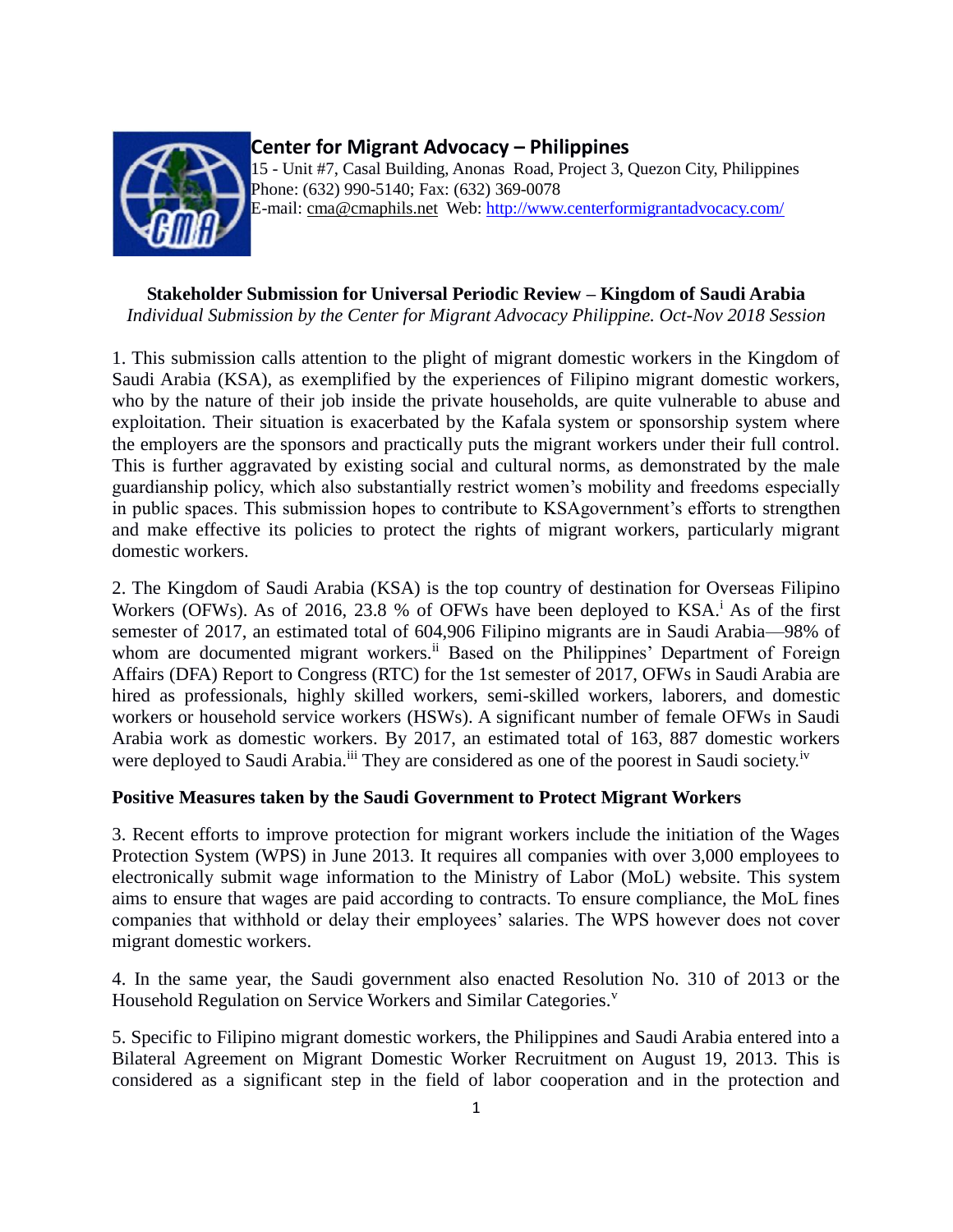promotion of the rights of domestic workers. It is the first of its kind in the region and is now considered as a model agreement in negotiation with other Gulf Cooperation Council (GCC) countries. KSA ratified this agreement on November 5, 2014. It entered into force on May 7, 2015.

6. Amnesty Programs. In 2013, King Abdullah issued a declaration requiring irregular migrants to regularize their residency or face detention and deportation by the end of the said year.<sup>vi</sup> In 2017, the Saudi government launched another a 90-day amnesty program for migrant workers to return to their countries of origin.

**7. Human Rights Issues and Challenges Faced by Filipino Migrant Workers—**Despite these measures, migrant workers, particularly migrant domestic workers and other low skilled workers continue to experience violations of their labor and human rights.

8. An estimated 35% of the total number of OFWs under the jurisdiction of the Philippine embassy in Riyadh are reportedly experiencing problems with their employment.<sup>vii</sup> For the first semester of 2017, it was reported that the Philippine Overseas Labor Office (POLO) in Riyadh handled 8,508 labor and welfare cases, while POLO-Jeddah attended to 1,825 cases.<sup>viii</sup> These have been resolved either through concillation, or litigation in courts with appropriate authorities. Settlements of cases reported and filed by domestic workers are mostly undertaken at the POLO with the participation of the foreign recruitment agencies. In instances where negotiations fail to reach a resolution at the POLO, cases are then referred to Saudi Arabia's Ministry of Labor.<sup>ix</sup>

9. Specifically for migrant domestic workers, they face non-payment of salaries, excessive working hours, and verbal, mental, physical and sexual abuse.<sup>x</sup> Between 2013-2017, the Center for Migrant Advocacy's (CMA) summary of direct assistance reports show that cases of distressed OFWs referred to the organization for assistance largely originate from Saudi Arabia with 324 out of 700 (46.3%) individual cases coming from the Kingdom. Instances of imprisonment, unpaid/delayed salaries, maltreatment, sexual abuse and contract substitution and contract violation are the most recurring themes among the cases.<sup>xi</sup> Four percent (4%) of cases from Saudi Arabia that were referred to CMA involved forms of sexual harassment and abuse all of which were experienced by female domestic workers. Moreover, despite the KSA government policy that prohibits the confiscation of passports and other personal documents, the contrary is widely practiced by employers of migrant domestic workers and other low-skilled workers.

10. The plight of migrant workers in Saudi Arabia are often characterized by working in conditions that severely constrain their liberty. The sufferings experienced by migrant workers is attributed to the glaring power imbalance between Saudi employers and migrant workers under the *kafala* system which ties migrant workers to their employers.<sup>xii</sup> The *kafala* system requires a migrant worker to secure a No Objection Certificate (NOC) from their employer in order for them to transfer to another employer or to leave the Kingdom. Migrant workers' residency permits (*iqama*) are also tied to their employers (sponsor or *kafeel*) for the contract period thus, handing the employer tremendous power over the migrant worker. This results into cases of work extension in the Kingdom without a new contract or overstaying. 4.9% of cases referred to CMA are instances wherein OFWs are stranded or held by their employers even as their contracts have been completed because employers won't issue NOCs and/or release their travel documents. It is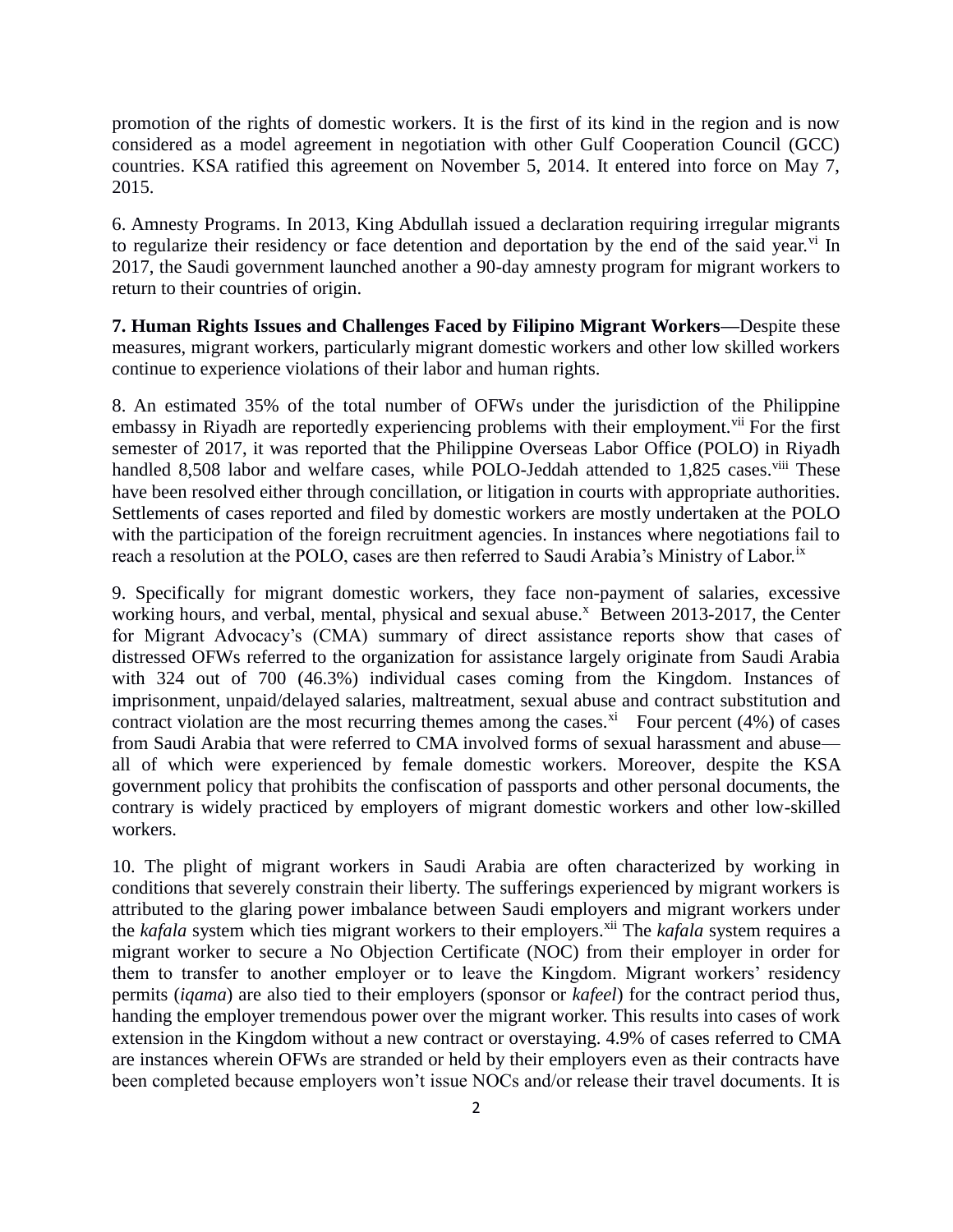also common for employers to hold on to their domestic workers even after the contract duration until a replacement is sent by the agency. In the years 2013, 2015, and 2016, at least one case in each year had been referred to CMA on overstaying female domestic workers due to the refusal of employers to issue No Objection Certificates. Employers insist for a replacement before doing so.<sup>xiii</sup> Workers are deterred from leaving their employers and are forced to endure inhuman working conditions because of the power held by their employers over them.

11. Under the *kafala* system Filipino migrant workers—especially domestic workers—are subjected to these types of human rights violations by their employers. The problem is employers are rarely prosecuted while migrant workers are often detained due to accusations of theft, immoral charges, etc, often times fabricated, which are hurled against them by their employers. In the first half of 2015 alone, the Congress of the Philippines reported that 358 Filipinas were in prison, detention centers, under house arrest or with pending cases in criminal courts in Jeddah and Riyadh.<sup>xiv</sup>

12. In clear violation of the terms of the employment contract, employers would "lend" their migrant domestic workers to other families to do domestic work. In other cases, they are "sold off" to other employers for extra fees. 6.1% of cases referred to CMA involved forcing OFWs to work for other employers. In 2017, CMA attended to cases of 4 female OFWs who were "sold off" to other employers and experienced grave maltreatment, overwork and non-payment of salaries.<sup>xv</sup> This practice is a form of modern-day slavery wherein these domestic workers are treated as commodities and subjected to inhumane working conditions. Another case referred to CMA in 2017 involved an employer who tried to sell a Filipina domestic worker to prevent her from reporting her experience of sexual harassment while working for them.<sup>xvi</sup> Migrant domestic workers in these situations ended up losing their legal status and become undocumented.

13. To stop the abuses, distressed migrant domestic workers find ways to run away from their abusive employers and seek refuge at the Philippine embassy shelters where they stay until their cases are resolved and/or when they can be repatriated. Some cases take a short time to resolve but other cases may take a longer time. In the meantime, they become miserable as they cannot go out of the shelter to look for another job while their cases are being resolved. To cut short their stay in the shelter, many domestic workers sign a waiver or quit claim clearing their employers of any and all financial obligations towards the worker. This is so they can be issued the NOC which is a prerequisite to the issuance of an exit visa from the Kingdom.

14. During the past amnesty programs in the Kingdom, 13,825 OFWs had availed of the Amnesty program.<sup>xvii</sup> In spite of this, there are Filipino migrant workers who remain stranded in the Kingdom due to the slow processing of exit visas—usually because of the difficulty of acquiring NOCs from employers. It must be pointed out that generally, OFWs enter KSA as regular workers. However, they lose their status and become undocumented because they could not immediately access and/or avail of existing mechanisms for redress in the Kingdom.

15. As regards the implementation of the Wage Protection System, according to reports, the MoL had shut down 1,441 companies in 2015 for failing to comply with the WPS.<sup>xviii</sup> While this is a good step forward, CMA continues to receive cases of non-payment of salaries/wages from OFWs in Saudi Arabia. In 2013-2017, 114 cases of contract violation in terms of salary/wage were forwarded to CMA.<sup>xix</sup> It remains to be the top complaint reported by OFWs.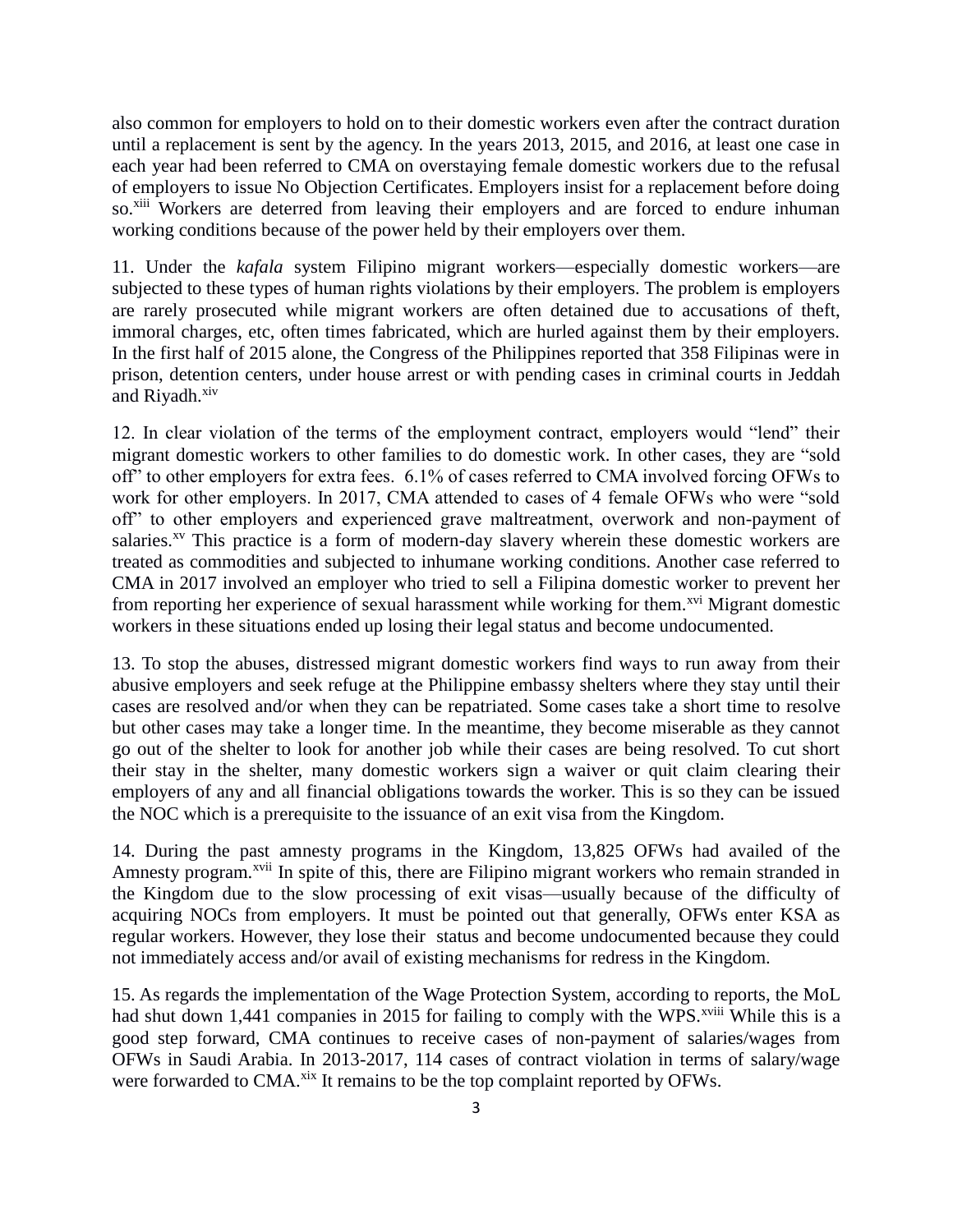**16. To this end, the Center for Migrant Advocacy recommends the following measures to be undertaken further by the government of Saudi Arabia to effectively protect the rights of migrant workers in the Kingdom, particularly migrant domestic workers**:

**17. Review and reform the present Kafala system to reflect the employer-employee relationship --**The *Kafala* system, in the context of labor migration, proves to be a major factor in the issues faced by migrant workers in Saudi Arabia. It is a system where an imbalanced relationship between employer and employee puts the lives of migrant workers vulnerable to abuses and human rights violations. Thus, this submission recommends that the Kingdom of Saudi Arabia review and consider reformingthe kafala system to reflect the context of labor migration.

**18. Strengthen enforcement of laws** protecting the rights of all migrant workers including migrant domestic workers; ensure presence of transparent and pro-active monitoring bodies and complaints/redress mechanisms that are friendly and easily accessible to migrant workers.

**19. Strengthen regulation and monitoring of Saudi recruitment agencies** including the Mega recruitment agencies; Erring recruitment agencies must be meted appropriate sanctions.

**20. Conduct massive campaigns to inform and educate the Saudi public, the employers, the recruiters and migrant workers on relevant laws and policies of KSA that protect migrant workers;** Cooperate with Embassies of countries of origin to conduct post-arrival orientation seminars for newly-arrived migrant workers especially migrant domestic workers.

**21. Cooperate with countries of origin** in addressing irregular migration and displacement of workers during crisis situations in terms of facilitation of exit visas and releases of unpaid salaries and other benefits and eventual repatriation.

**22. Ratify ILO Convention 189 on Decent Work for Domestic Workers.** It already enacted a national legislation on domestic workers. Ratification of the ILO Covention 189 should now become a matter of course for the KSA government.

**23. Implement CEDAW General Recommendation 26** for low-skilled women migrant workers like the migrant domestic workers to further strengthen efforts towards gender equality and non-discrimination in law and in practice.

 $\overline{a}$ i

Philippine Statistics Authority. *2016 Survey on Overseas Filipinos (SOF)*

ii Philippines Department of Foreign Affairs."Estimated Number of Overseas Filipino Workers".January – June 2017.